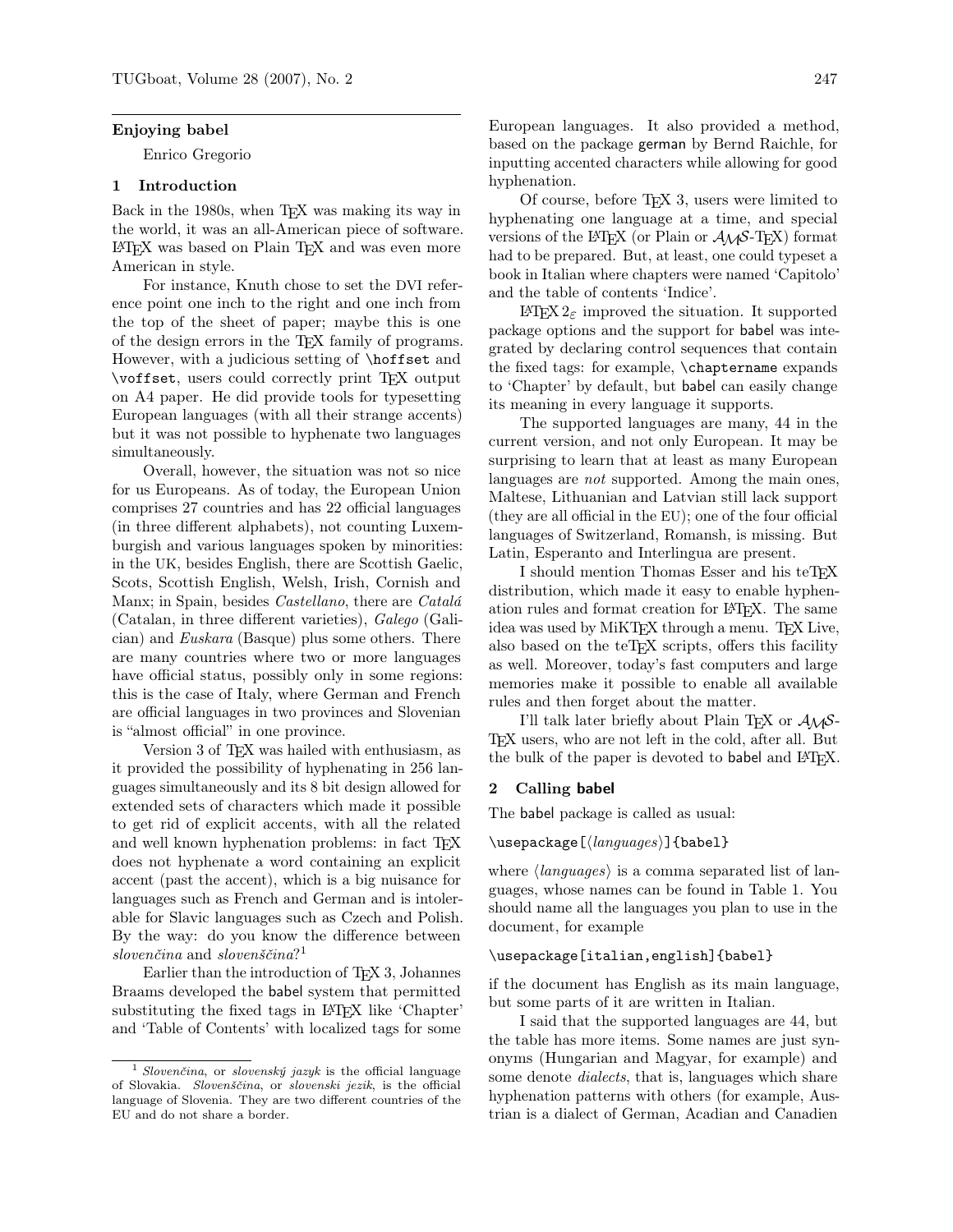| acadian    | bulgarian | frenchb     | lowersorbian    | russian      |
|------------|-----------|-------------|-----------------|--------------|
| afrikaans  | canadian  | galician    | magyar          | samin        |
| albanian   | canadien  | german      | malay           | scottish     |
| american   | catalan   | germanb     | meyalu          | serbian      |
| australian | croatian  | greek       | naustrian       | slovak       |
| austrian   | czech     | hebrew      | newzealand      | slovene      |
| bahasa     | danish    | hungarian   | ngerman         | spanish      |
| bahasai    | $d$ ut.ch | icelandic   | norsk           | swedish      |
| bahasam    | english   | indon       | nynorsk         | turkish      |
| basque     | esperanto | indonesian  | polish          | ukrainian    |
| brazil     | estonian  | interlingua | polutonikogreek | uppersorbian |
| brazilian  | finnish   | irish       | portuges        | welsh        |
| breton     | francais  | italian     | portuguese      | UKenglish    |
| british    | french    | latin       | romanian        | USenglish    |
|            |           |             |                 |              |

#### Table 1: List of babel languages

are dialects of French).<sup>2</sup> What is a dialect? While it is basically the same language as another, they might differ in minor aspects regarding typesetting rules or fixed tags.

In Portuguese typography, the month name in a date is capitalized, while Brazilians use lowercase. In Austria people speak German, but the name of the first month of the year is Januar in Germany and Jänner in Austria. These two languages can be called also with the ngerman or naustrian options, which select the "New Orthography" (Neue Rechtschreibung) hyphenation.

Other names are there just for backward compatibility: this is the case of french and frenchb. It is sufficient to look at the beginning of babel.sty to realize what each option does. Let's look at the first lines:

```
\DeclareOption{acadian}{\input{frenchb.ldf}}
\DeclareOption{albanian}{\input{albanian.ldf}}
\DeclareOption{afrikaans}{\input{dutch.ldf}}
```
Every language option loads a language definition file with extension .1df (in the following, LDF). We see from these lines that acadian loads frenchb.ldf, and indeed Acadian is for babel a dialect of French. Similarly, Afrikaans is a dialect of Dutch. Conversely, Albanian is a language by itself, and it had better be, since it does not belong to any of the big European language families; the same is true for Basque.

The name of the LDF for French and its dialects is frenchb for historical reasons, which apply also to germanb: since there are packages around named french and german, the final 'b' was to remind users that they were using babel in the old days when packages were specified as options to \documentstyle.

Note that every option loads the corresponding LDF and it is this file's duty to handle double loadings. We'll see later some examples.

The most important thing to remember about language options is that the *last* language loaded is considered the main language of the document. In case there is only one it can be specified as a global option (i.e., as an option to \documentclass); other packages, such as varioref, understanding that option can therefore benefit from it. Notice, though, that varioref does not understand all babel's aliases. If there is more than one language, it can happen that a package does not correctly understand the global options: the solution is to specify them as local for each package.<sup>3</sup>

Don't specify a language as a global option and other languages as options to babel. This is a sure cause for head scratching, trying to figure out what went wrong. Try, for example

```
\documentclass[italian]{article}
\usepackage[greek,italian]{babel}
\begin{document}
XYZ
```
\end{document}

Do you see what happens? The option italian is not the last option seen by babel, because global options are scanned first.

#### 3 Tags

In Table 2 is the list of fixed tags with their definitions in English. Not all of these tags are used in the standard classes article, report and book. For example, \proofname is used by amsthm as the name used in the \begin{proof} environment. In Table 3 you

<sup>2</sup> Of course, Canadien is not a dialect of Canadian.

<sup>3</sup> By the way, while writing this paper I discovered two bugs in varioref, version 1.4p: \extrasbrazil and \extrasportuges were misspelled as \extrabrazil and \extraportuges.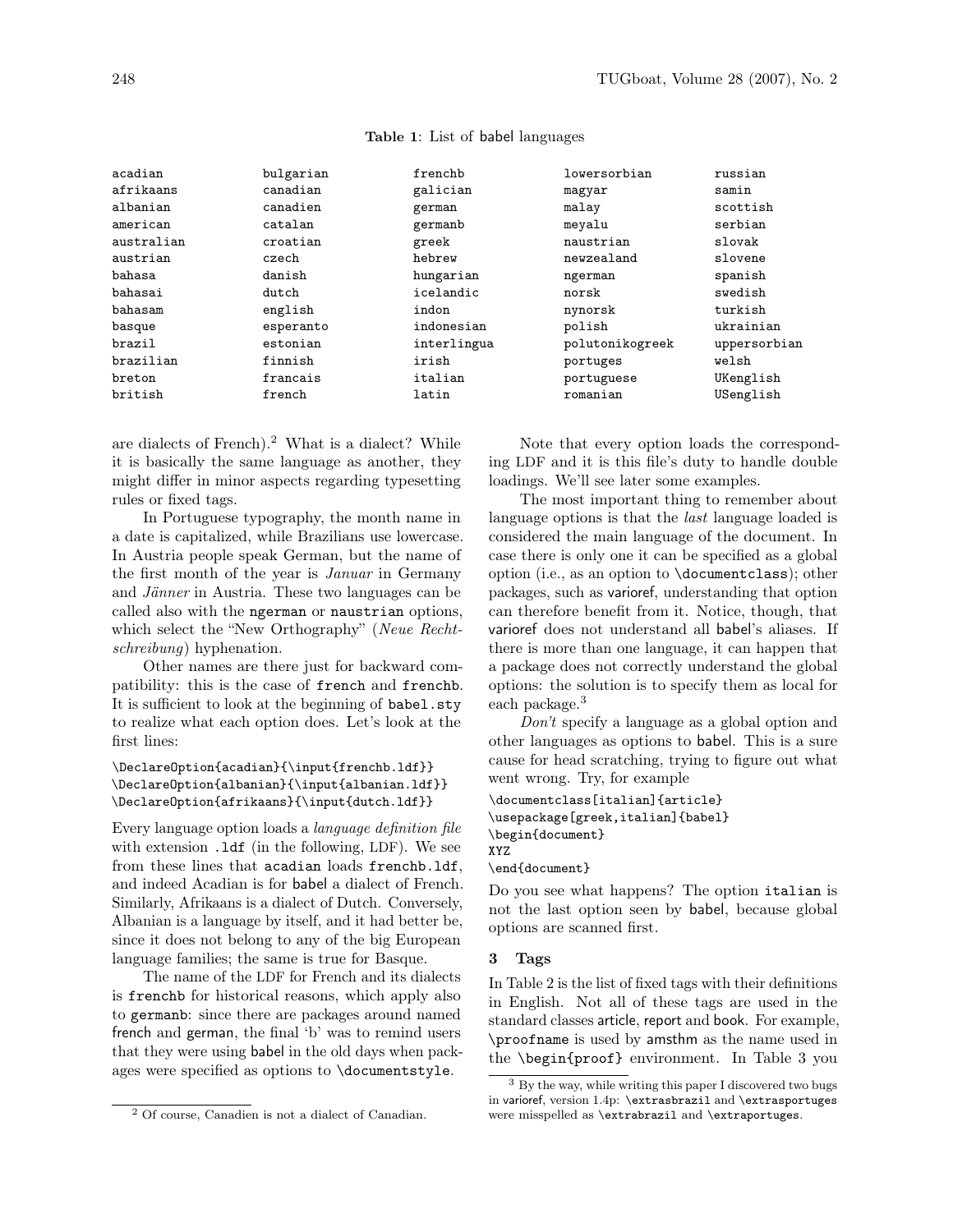| \prefacename    | Preface         | /I  |
|-----------------|-----------------|-----|
| $\refname$      | References      | د\  |
| \abstractname   | Abstract        | \;  |
| \bibname        | Bibliography    | ١ł  |
| \chaptername    | Chapter         | \‹  |
| \appendixname   | Appendix        | ج\  |
| \contentsname   | Contents        | \‹  |
| \listfigurename | List of Figures | \]  |
| \listtablename  | List of Tables  | \]  |
| \indexname      | Index           | Ì\  |
| \figurename     | Figure          | ج\  |
| \tablename      | Table           | £/  |
| \partname       | Part            | \t  |
| \enclname       | encl            | /I  |
| $\c{c}$         | cc              | € ∖ |
| \headtoname     | To              | \‹  |
| \pagename       | Page            | \ł  |
| \seename        | see             | /I  |
| \alsoname       | see also        | ء\  |
| \proofname      | Proof           | ج\  |
| \glossaryname   | Glossary        | \1  |

Table 2: List of tags in English

find the same tags with their contents in Ukrainian; as you can see, different language traditions require also different tags.

What about changing or improving them? Suppose a document is written part in English and part in Italian. We would like to define a command to refer to sections in an abstract way, with text of the form

```
As we saw in \secref{sec:a} ...
...
```
Abbiamo visto nella \secref{sec:b} ...

in such a way that the command expands to 'Section 2' in English and to 'Sezione 2' in Italian. The definition is straightforward:

#### \newcommand{\secref}[1]{\secname~\ref{#1}}

But how to include \secname in the babel tags? It's a matter of saying, in the preamble of the document,

```
\newcommand{\secname}{}
\addto\captionsenglish{%
  \renewcommand{\secname}{Section}}
\addto\captionsitalian{%
```
\renewcommand{\secname}{Sezione}}

We first introduce to L<sup>AT</sup>FX the command **\secname**; it is babel's job to provide the correct definition when the user chooses the English or the Italian language: babel orders LATEX to execute \captionshlangi whenever the  $\langle \text{lang} \rangle$  is selected and the tags need to be changed. The \addto trick simply appends the second argument (a token list) to the replacement text of the control sequence given as first argument.

|  |  |  |  | Table 3: List of tags in Ukrainian |
|--|--|--|--|------------------------------------|
|--|--|--|--|------------------------------------|

| \prefacename        | Вступ              |
|---------------------|--------------------|
| $\refname$          | Література         |
| \abstractname       | Анотація           |
| \bibname            | Бібліографія       |
| \chaptername        | Розділ             |
| \appendixname       | Додаток            |
| \contentsname       | Зміст              |
| \listfigurename     | Перелік ілюстрацій |
| \listtablename      | Перелік таблиць    |
| \indexname          | Покажчик           |
| \authorname         | Іменний покажчик   |
| \figurename         | Рис.               |
| \tablename          | Табл.              |
| \partname           | Частина            |
| \enclname           | вкладка            |
| $\c{c}$ cname       | копія              |
| \headtoname         | До                 |
| \pagename           | $\mathbf{c}$ .     |
| $\setminus$ seename | див.               |
| \alsoname           | див. також         |
| \proofname          | Доведення          |
| \glossaryname       | Словник термінів   |

In the same vein, if we need to change a tag, say we want 'Elenco delle illustrazioni' instead of the default for \listfigurename, we can say

## \addto\captionsitalian{% \renewcommand{\listfigurename}{% Elenco delle illustrazioni}}

It is better if these definitions to complement  $\c$ aptions $\langle lang \rangle$  are given using only 7-bit input, so that they do not depend on the overall encoding of the document. In this way you will be able to simply copy those definitions from one document to another without worrying about the encoding; this is even more important if a personal style file is made.

The package has another facility: for each requested  $\langle \text{lang} \rangle$ , the macro  $\text{္} \langle \text{lang} \rangle$  is defined. It contains commands to be executed every time the  $\langle lang \rangle$  is selected. A stupid example could be to typeset every part in Italian in bright red:

### \addto\extrasitalian{\color{red}}

There is a companion macro  $\n\frac{\langle lang \rangle}{\langle$ that contains things to be undone when passing from a language to another and this change is not protected by a group or environment. For example, correct hyphenation in Italian requires that the straight quote be considered for hyphenation, i.e., it must have a nonzero **\lccode**. Otherwise, phrases such as dell'amicizia would not be hyphenated fully as del-l'a-mi-ci-zia but only as del-l'amicizia. Therefore italian.ldf contains the instructions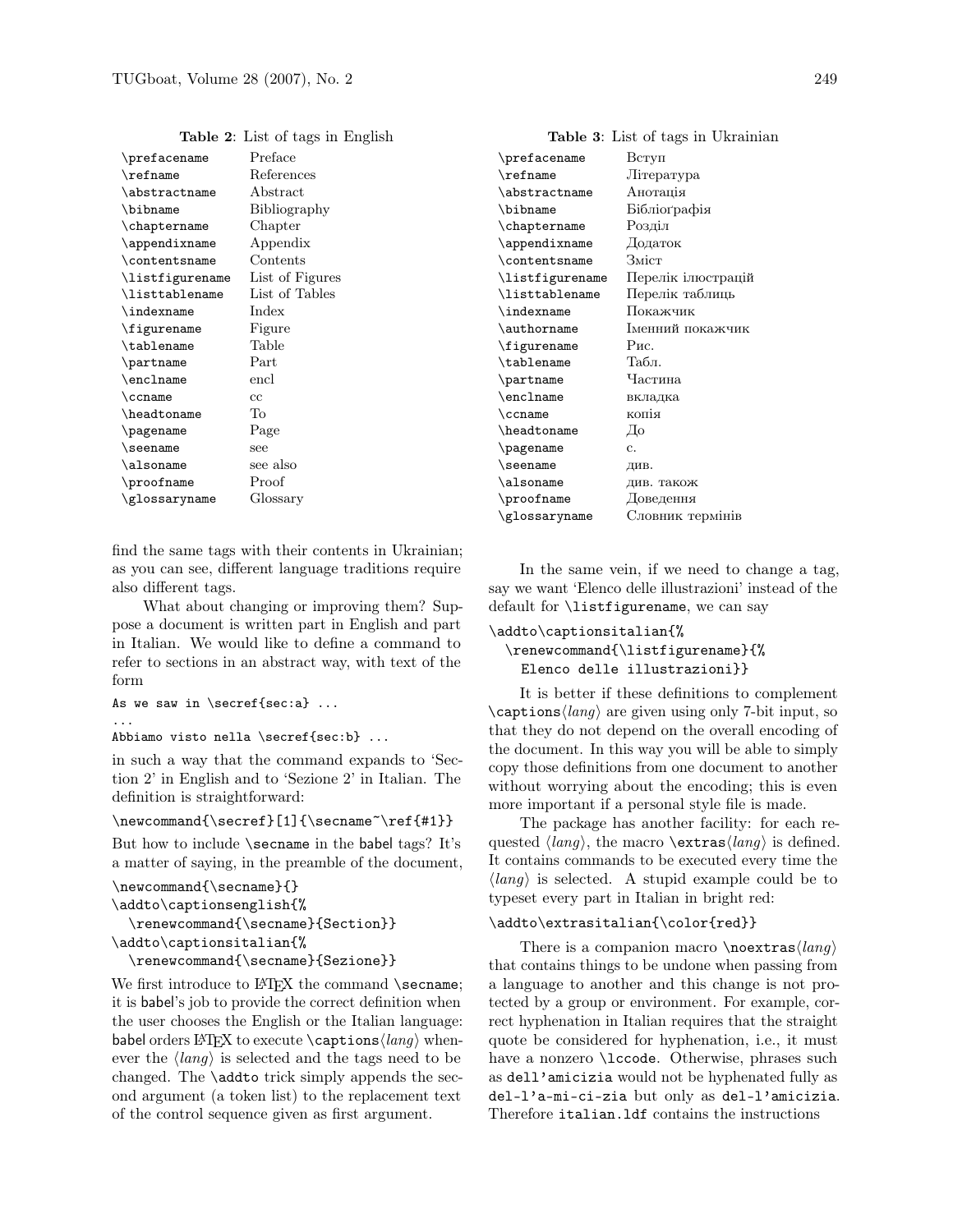## $\addto\extrm{initialian}\lccode'\prime=\l\prime\}$ \addto\noextrasitalian{\lccode'\'=0 }

because the \lccode of the straight quote must be reset to zero for other languages. If we were foolish enough to choose to typeset Italian in red, we should undo the choice when returning to other languages, so that we should say

## $\newcommand{\def}{\def}{\cdots}$ \addto\noextrasitalian{\defaultcolor}

At \begin{document}, LATFX will execute both  $\text{class}(lang)$  and  $\text{long}(lang)$ , for the default  $\langle \text{lang} \rangle$ , so the modifications stated in the preamble will be active from the beginning.

Other facilities include the setting of dates. For every language there is a macro  $\data\langle lang \rangle$ . When a different language is selected, LATEX executes this command, which should redefine \today. So, say we want to use abbreviated month names in Italian: we issue in the preamble

```
\renewcommand{\dateitalian}{%
\renewcommand{\today}{%
 \number\day~\ifcase\month\or gen.\or
```
feb.\or ...\or dic.\fi\ \number\year}}

(the definition is incomplete to save space). The names of the months are not tags, because the date format can be very different between languages.

# 4 Language selection

Assume we have made our choice of the languages for the document. How to change from one to another? There are many ways, each solving a particular problem. The main language of the document is selected implicitly, because LATEX issues a

# $\setminus$ selectlanguage $\{ \langle main\ -land \rangle \}$

command, where  $\langle main\text{-}lang \rangle$  is the last chosen language option, as seen before.

Such a command can be issued everywhere; it changes everything to the new language: tags, typographical choices, shorthands and, of course, hyphenation rules. Therefore, after

# \selectlanguage{portuges}

every following chapter will be tagged as 'Capítulo'; after

# \selectlanguage{french}

the typographical rules for French will be active. For example,

```
\selectlanguage{french}
```
Il dit: \og Qu'est-ce que tu veux?\fg

will be typeset as

```
Il dit : « Qu'est-ce que tu veux ? »
```
The correct spaces before the colon and the question mark will be automatically inserted, as required by the French tradition.

The language selection can act on various aspects regarding typesetting:

- 1. tags and dates,
- 2. typesetting conventions,
- 3. input conventions,
- 4. hyphenation.

The command \selectlanguage acts on all four aspects. The same holds for its environment form \begin{otherlanguage}. Input such as

\begin{otherlanguage}{turkish}

... \end{otherlanguage}

is equivalent to \selectlanguage{turkish}, but confines the changes to the duration of the environment, in the usual way. The \*-form environment \begin{otherlanguage\*} acts only on typesetting and input conventions and hyphenation. It has a command form, for setting a small piece of text:

 $\setminus$ foreignlanguage $\{\langle lang \rangle\}$  $\{\langle text \rangle\}$ 

is largely equivalent to

 $\begin{align} \begin{bmatrix} \text{otherwise} \end{bmatrix} \end{align}$ 

```
\langle \text{text}\rangle
```
\end{otherlanguage\*}

but the environment form allows many paragraphs.

The last environment is \begin{hyphenrules}; it acts only on the hyphenation rules. Usually, among the loaded hyphenation rules there is a set with no rule at all, commonly called nohyphenation. So, if we have text in an unsupported language, we can use this empty set of rules.

# 5 Other commands

The macro \languagename expands to the name of the current language. The command \iflanguage takes as arguments

- 1. a language name,
- 2. a token list to be executed if the current language is the same as the first argument,
- 3. a token list to be executed otherwise.

# 6 Input conventions

Before LATEX supported 8-bit input via the inputenc package, people had a hard time with all the encodings used by different operating systems. Only 7-bit-clean input was guaranteed to be interpreted in the same way on all platforms. With TEX 2 it was even impossible to directly input characters in the upper half of an 8-bit code page.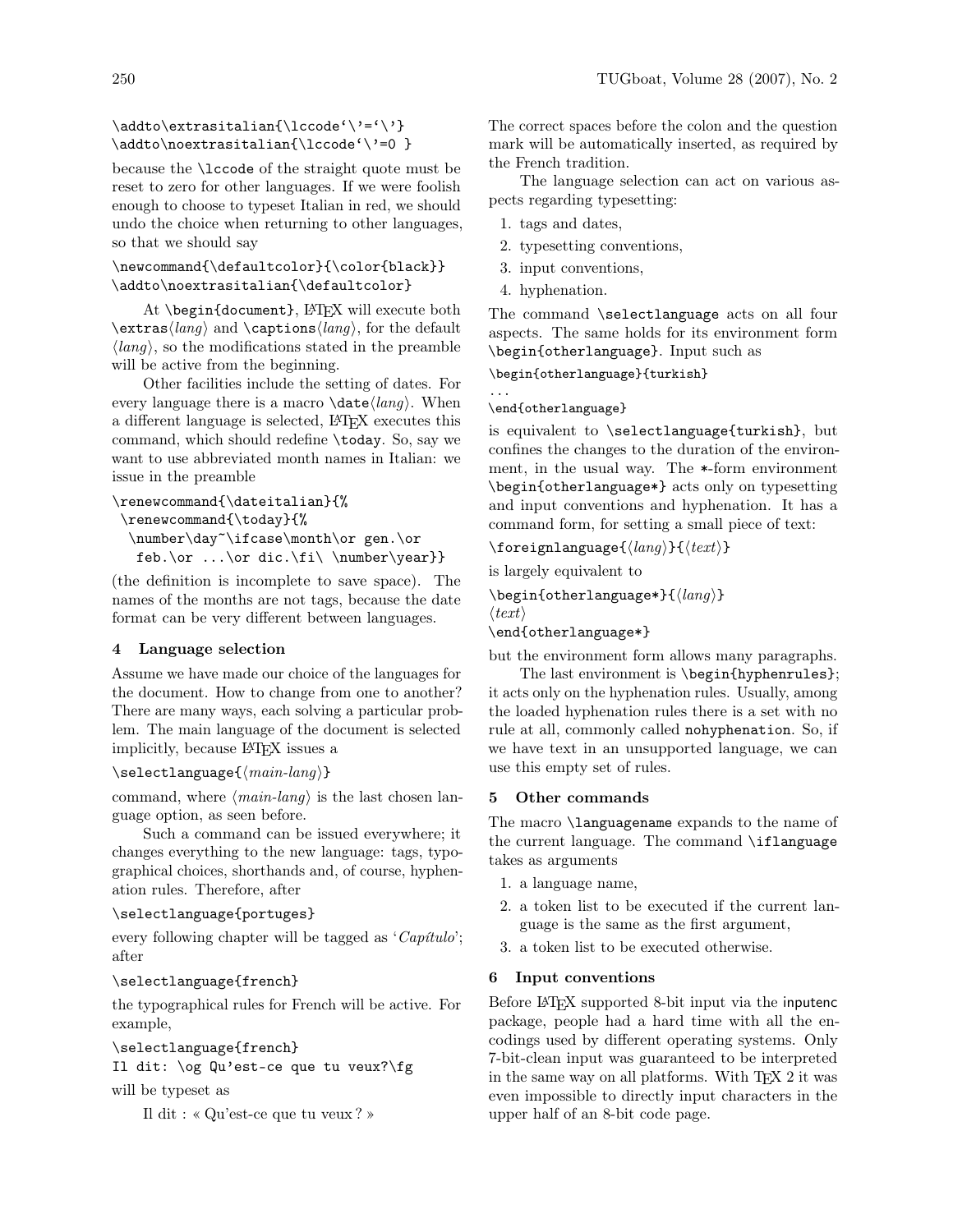During this time, the package german introduced a convention for inputting accented characters by preceding them with a double quote:

```
sch"oner G"otterfunken Stra"se
ba"cken Schi"ffart
```
could be used instead of the more awkward

```
sch\"oner G\"otterfunken Stra{\ss}e
```
ba{\ck}en Schi{\ff}ahrt

```
after having defined
```

```
\def\ck{\discretionary{k-}{k}{ck}}
\def\ff{ff\discretionary{-}{f}{}}
```
and similar commands for other sequences.

Braams developed this scheme further, making it easy to define similar shorthands for all languages. Nowadays, with the development of encodings such as UTF-8, these conventions are less important. However, UTF-8 is not yet widespread and is intrinsically foreign to standard T<sub>E</sub>X, so occasionally they can still be useful.

Suppose I have to use a Latin 1 keyboard, but need to type text in Czech: most of the diacritics used by Czech are not directly accessible with Latin 1. Fortunately, it is fairly easy to set up suitable "double quote" conventions.

The only letters that can take different diacritics are the 'e' (haček and acute accent) and the 'u' (ring and acute accent). Since Latin 1 keyboards have vowels with the acute accent, except for 'y', we don't need anything special for the other five.

Let's analyze the Czech alphabet. It uses four kinds of diacritics: the haček (as in  $\check{\epsilon}$ ), the acute accent (as in 'ý'), the ring (as in 'ů') and the apostrophe. The haček is produced with \v; the Czech support by babel provides  $\qquad$  of the apostrophe and \w for the the ring.

Let's decide to use the double quote for inputting most diacritics. In a .sty file to be loaded after babel we can write the following code.

```
\initiate@active@char{"}
\addto\extrasczech{%
  \languageshorthands{czech}}
\addto\extrasczech{\bbl@activate{"}}
\addto\noextrasczech{\bbl@deactivate{"}}
\begingroup \catcode'\"12
\def\x{\endgroup
  \def\dq{"}}\x
```
Here \initiate@active@char, \bbl@activate and \bbl@deactivate are standard babel functions; we add \languageshorthands to \extrasczech in order to declare the use of the defined shorthands. The last three lines are a trick to define \dq as a double quote with category code 12.

Then we can write (incomplete for brevity):

| X                      |
|------------------------|
| Y                      |
| Ý                      |
| $\frac{Z}{Z}$          |
|                        |
|                        |
|                        |
|                        |
|                        |
| ,,<br>$\zeta \, \zeta$ |
|                        |
| х                      |
| $\mathbf y$            |
| ý<br>Z                 |
| ž                      |
|                        |
|                        |
| «                      |
|                        |

```
\declare@shorthand{czech}{"c}
  {\textbf{\v{c}}{\ddot{c}}\}\declare@shorthand{czech}{"C}
  {\text{\v{C}}}{\ddot{C}}\declare@shorthand{czech}{"d}
  {\textbf{\q{}d}}({\text{ddot d}})\declare@shorthand{czech}{"D}
  {\textbf{\q{D}}}{\ddot{o}}...
\declare@shorthand{czech}{"y}
  {\textormath{\'{y}}{\ddot y}}
\declare@shorthand{czech}{"Y}
  {\texttt{\{\}}{ \ddot{x} }\declare@shorthand{czech}{"z}
  {\textbf{\v{z}}{\ddot{z}}\declare@shorthand{czech}{"Z}
  {\text{}\v{Z}}{\ddot{Z}}\declare@shorthand{czech}{"'}
  {\textormath{\quotedblbase}
             {\mbox{\quotedblbase}}}
\declare@shorthand{czech}{"'}
  {\textormath{\textquotedblleft}
             {\mbox{\textquotedblleft}}}
\declare@shorthand{czech}{"<}{\flqq}
\declare@shorthand{czech}{">}{\frqq}
```
The \declare@shorthand command used here takes three arguments:

- 1. a language name,
- 2. a one or two character sequence, the first of which must have been declared as we did before,
- 3. what we want to substitute when TEX sees that character sequence.

Table 4: Improved input for Czech or "Cesko"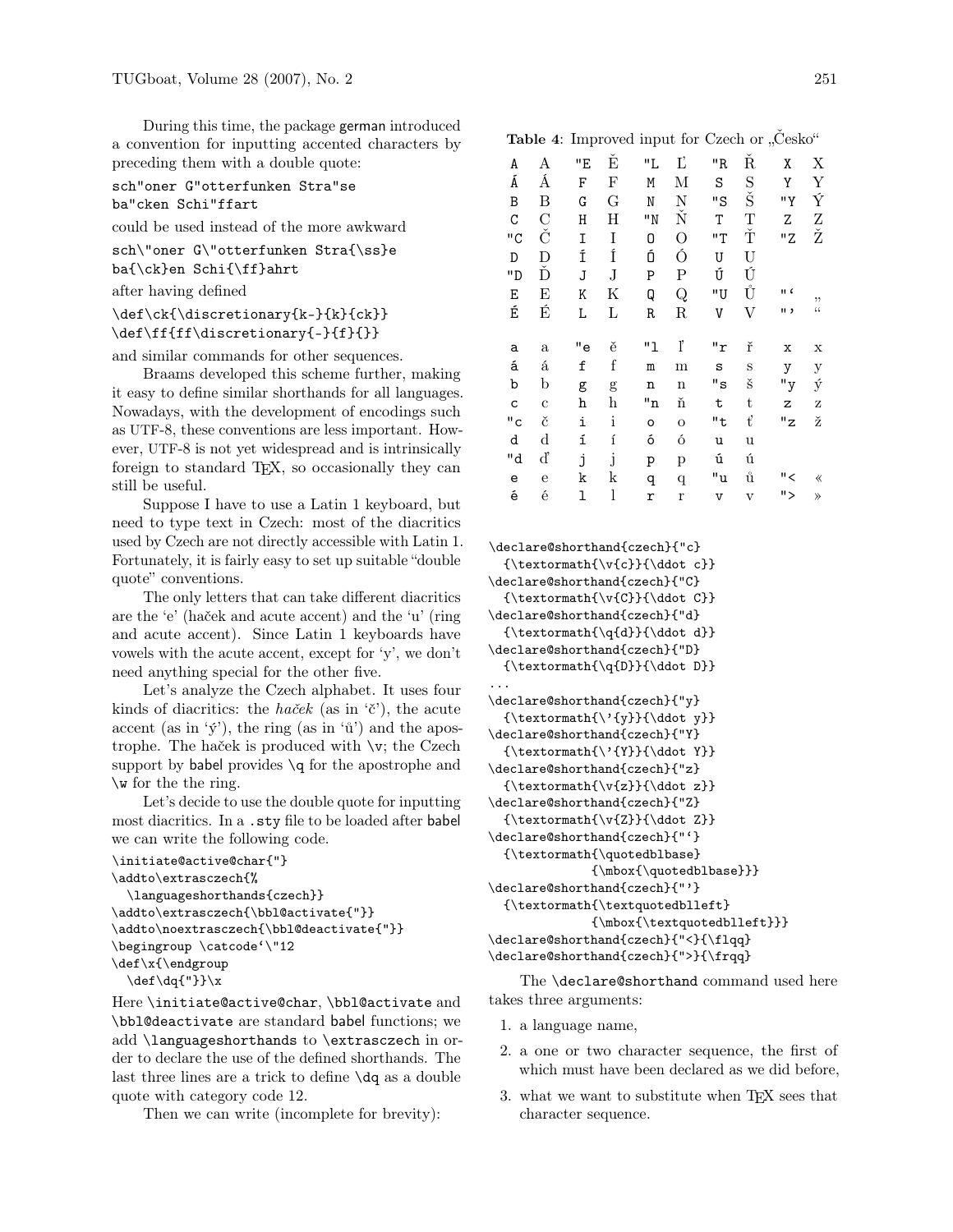Table 5: Warning message for missing hyphenation patterns

```
Package babel Warning: No hyphenation patterns were loaded for
(babel) the language 'Albanian'
(babel) I will use the patterns loaded for \language=0 instead.
```
The macro \textormath typesets its first argument in text mode, the second one in math mode. It is customary to make a double quote combination equivalent to the math accent \ddot in order to avoid strange error messages.

We take the occasion to also introduce abbreviations for the inverted double quotes in German style, common in Czech, and also the guillemets (\flqq and \frqq are babel jargon for them). The non-obvious choices are "y and "u for the 'y with acute accent' and 'u with ring' (and the corresponding uppercase letters). In Table 4 we find a list of characters along with their input.

Users can define new shortcuts on the fly using similar commands. The internal commands are more efficient and can be restricted to one language:

- \useshorthands $\{\langle chars \rangle\}$ , for introducing new shorthand characters.
- \defineshorthand, which behaves like the internal command \declare@shorthand, but it doesn't take a language as an argument, only the shorthand and its definition.
- \aliasshorthand $\{\langle char_1\rangle\}\{\langle char_2\rangle\}$  for making  $\langle char_2 \rangle$  a shorthand equivalent to  $\langle char_1 \rangle$ .

Continuing our example, we could add

\aliasshorthand{"}{|}

to \extrasczech and then input "C as |C. Of course  $\langle char_1 \rangle$  must have already been defined as a shorthand.

Sometimes it is necessary to disable a shorthand character, because of bad interactions with other packages, notablyXY-pic. This package does its job by parsing the source looking for special characters. An activated character is likely to disturb this parsing, so users can say

```
\verb|\shorthandoff{<|<i>chars</i>|\}\verb|\shorthandon{<|<i>chars</i>>}
```
where  $\langle \text{chars} \rangle$  is the list of characters to disable or enable. For example:

\shorthandoff{"^}

### 7 Attributes

Some languages can have attributes, which modify their behavior. Currently only greek and latin use this facility. So "Polytoniko Greek" can be chosen either with

\usepackage[greek]{babel} \languageattribute{polutoniko}

or simply by specifying polutonikogreek as the language.

Latin uses the withprosodicmarks attribute, which makes  $\hat{\ }$  and = shorthands to typeset accents in Latin poetry and specifying the vowel quantities in order to emphasize the meter. It has also the attribute medievallatin for making the lowercase 'u' equivalent to the uppercase 'V' and using traditional ligatures.

#### 8 Problems

The choice of hyphenation rules is done at format creation, based on the file language.dat. This file (excluding comments) has the following appearance:

| english       | hyphen.tex      |
|---------------|-----------------|
| =usenglish    |                 |
| =USenglish    |                 |
| $=$ american  |                 |
| usenglishmax  | ushyphmax.tex   |
| dumylang      | dumyhyph.tex    |
| nohyphenation | zerohyph.tex    |
| basque        | xu-bahyph.tex   |
| bulgarian     | xu-bghyphen.tex |
|               |                 |

...

Its format is due to Sebastian Rahtz. Basically it lists on each line a language name along with the hyphenation patterns file; a line can consist also of an equal sign followed by a language name, meaning that this name is an alias for the preceding twoitem line. At this level, language names are actually arbitrary strings. It is babel's job to associate each of its supported languages with one of these strings.

A problem comes immediately to our attention: Albanian is supported by babel, but no hyphenation patterns for it are available. A user saying

#### \usepackage[albanian]{babel}

will be saluted with a message from T<sub>E</sub>X which you find in Table 5.

A warning of the same type would appear for any language whose hyphenation patterns were not enabled at format creation time by the system administrator. Some distributions like MiKT<sub>EX</sub> are pretty conservative in this regard and enable only a few languages; many questions in the discussion forums are about this.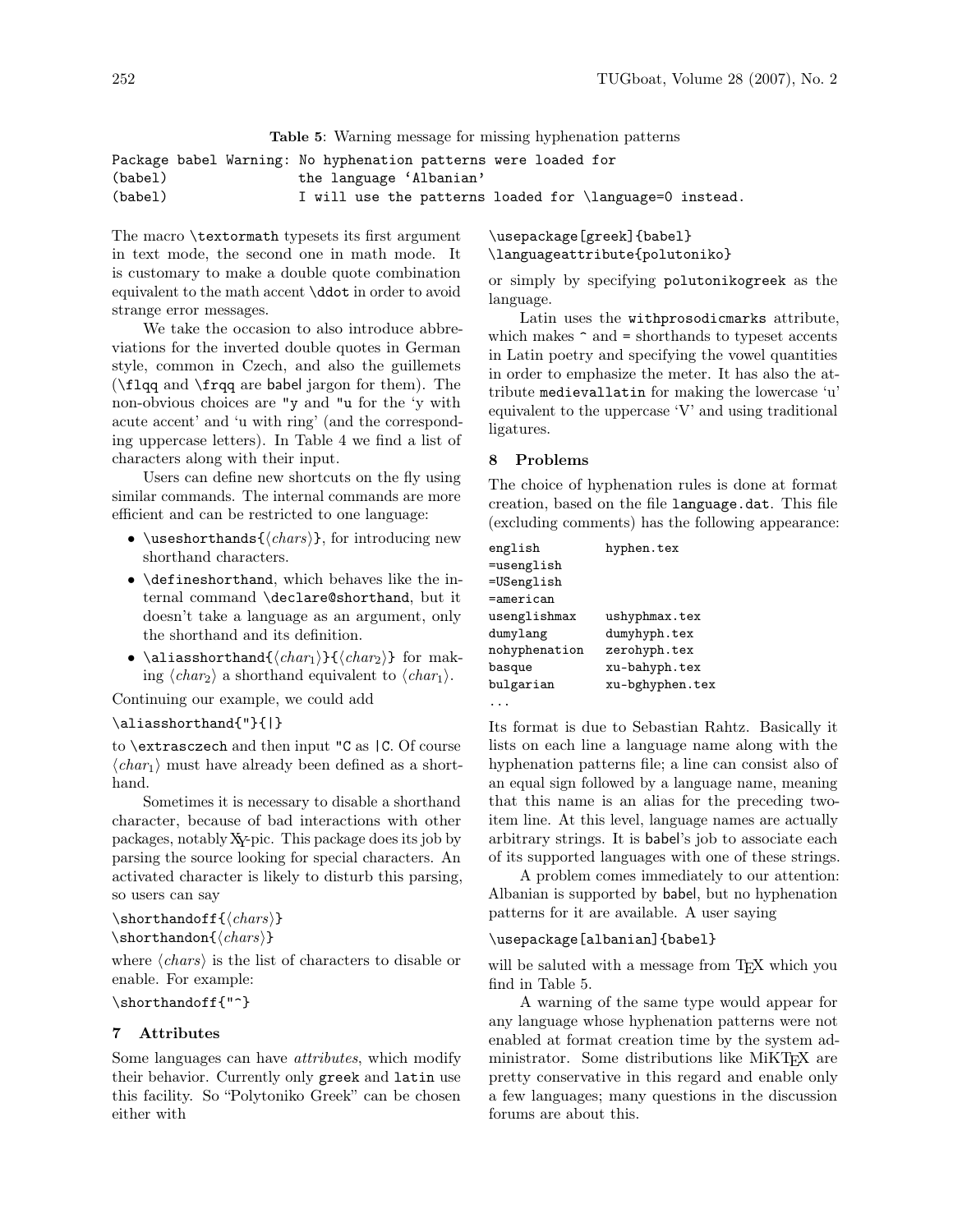In my opinion this is a design error: in fact Albanian (or the other non-enabled language) would be hyphenated using US English rules which are completely different from those of Albanian. I believe that no hyphenation is better than wrong hyphenation. Splitting an Italian word like cestino (small basket) as *ces-tino* is a bad grammatical error.<sup>4</sup>

In Albanian the digraph 'rr' is considered a single letter, and must never be divided. And this is only one of the problems which can arise by allowing hyphenation with English rules.

All language definition files begin with something like

```
\ifx\l@italian\@undefined
   \@nopatterns{Italian}%
    \adddialect\l@italian0\fi
```
This could be changed into

```
\ifx\l@italian\@undefined
    \@nopatterns{Italian}%
  \ifx\l@nohyphenation\@undefined
    \adddialect\l@italian\@cclv
  \else
    \adddialect\l@italian\l@nohyphenation
  \fi
```
\fi

Thus we would associate a non-enabled language either to the one with no hyphenation patterns by definition or to language number 255, which is very likely undefined. The **\@nopatterns** error message can be changed by saying that TEX won't use any hyphenation.

Users who can't enable a language, either because they are not the system administrator or there is no hyphenation patterns file, can correct this behavior themselves by finding in the log file the warning similar to that of Table 5; immediately after it they'll find a line such as

\l@albanian = a dialect from \language0

The first control sequence is the key to the solution. It is now sufficient to write, just after loading babel,

```
\makeatletter
\ifx\l@nohyphenation\@undefined
\chardef\l@albanian=255
\else
\let\l@albanian=\l@nohyphenation
\fi
\makeatother
```
Since commands like \selectlanguage{albanian} execute the command

### \language\l@albanian

the trick is done.

It is important to note that shorthand characters in a language remain active also in the languages where they are not used in that way; in those cases they expand to the character they denote. This is why they can have unwanted side effects with other packages.

The reason to keep them active is clear: a language changing command can appear in risky places, for example in the .aux file, as Braams points out in the babel documentation. The example he makes is the following: a user could use a shorthand in the optional argument of a \bibitem command.

However even this doesn't work. Suppose someone writes a document with German as the main language and parts in English. Assume that in the bibliography, written in German, we find

## \bibitem["UB99]{ub99}

A. "User und E. Benutzer, ''Ein Titel''.

A reference like \cite{ub99} will come out correctly in a German context, but not in an English context: they will print, respectively, [ÜB99] and ["UB99] (or ["UB99], if OT1 encoding is used). The reference will consistently be resolved correctly only if the author writes

\bibitem[\german{"UB99}]{ub99}

(where I've used \german simply as a shortcut for \foreignlanguage{german}).

### 9 Double loading

The LDF for Hungarian starts as follows:

```
\@namedef{captions\CurrentOption}{%
  \def\prefacename{El\H osz\'o}%
  \def\refname{Hivatkoz\'asok}%
...
\@namedef{date\CurrentOption}{%
  \def\today{%
   \number\year.\nobreakspace
```
\ifcase\month\or

```
...
```
after the check for the existence of the hyphenation patterns in the format. What does this mean?

This LDF is called if Hungarian is requested with either the option hungarian or magyar. In the first case, the fundamental macros will be defined as

\captionshungarian \datehungarian \extrashungarian \noextrashungarian

and with the suffix magyar in the second case. Quite recently, Péter Szabó has exploited this possibility with a new implementation of the Hungarian LDF (http://ctan.org/tex-archive/language/ hungarian/babel).

<sup>&</sup>lt;sup>4</sup> The kind of error which made our teachers in primary school shriek in horror.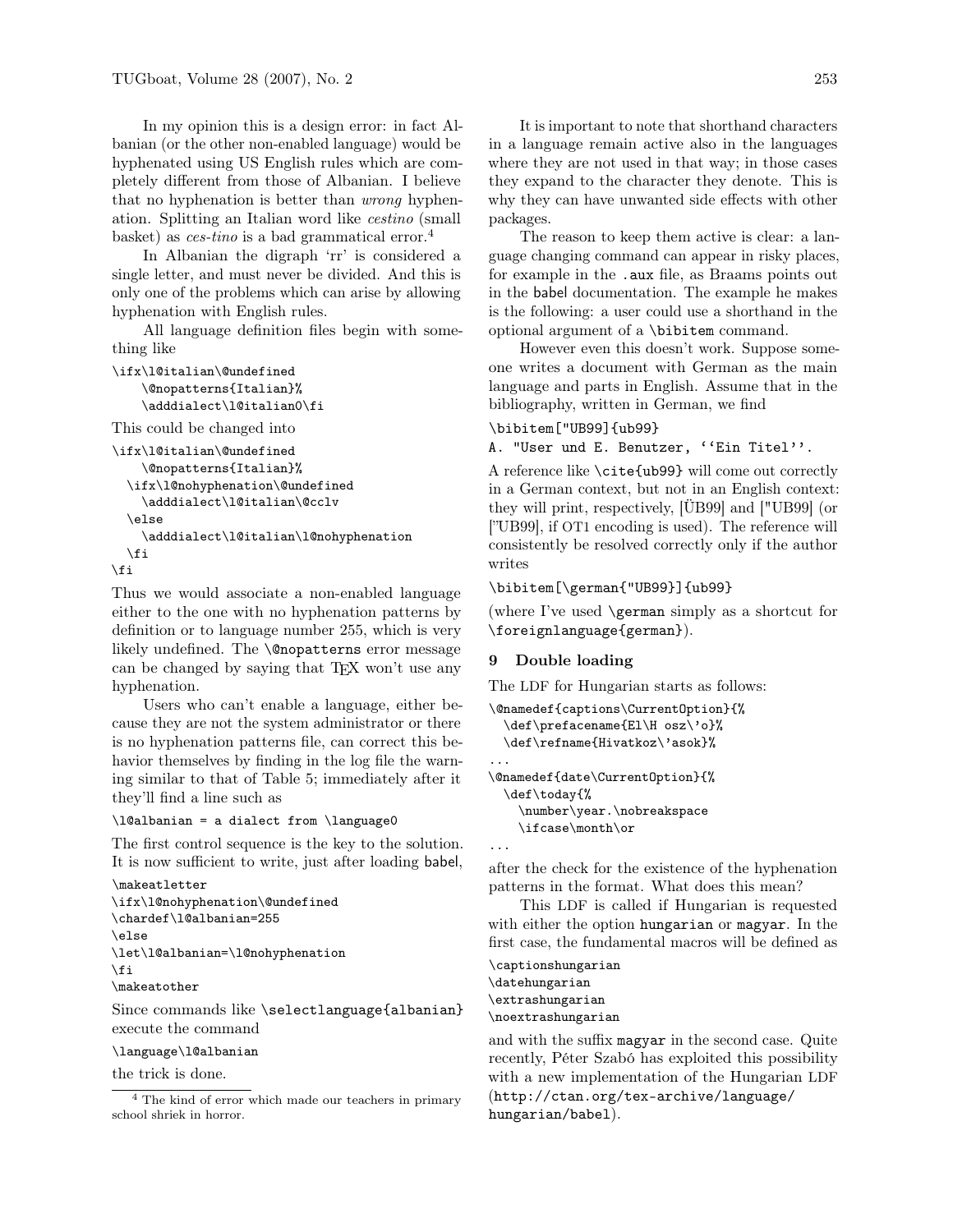### 10 Plain TFX users

In principle, it should be possible to use babel with Plain TEX or formats built upon it like  $A_{\mathcal{M}}S$ -TEX. However, this is pretty much undocumented, apart from the instructions to build a format by running  $ini$ T<sub>F</sub>X on bplain.tex and \dump. The user interface is not specified.

Recently I wrote a very primitive Plain T<sub>EX</sub> package supporting multiple languages. It's a substantially simplified version of babel's machinery and I will use it to try and illustrate how it works.

First we run iniT<sub>F</sub>X on a file called hyplain.tex:

 $\c{actcode'}$  \{=1 \catcode'\}=2 \catcode'\@=11 \let\orig@input\input \def\input hyphen {% \let\input\orig@input \input hyrules } \orig@input plain

D. E. Knuth has decreed that plain.tex cannot be modified except for preloaded fonts. But we can always use some  $T_{\text{F}}X$  trick; since the file is immutable, it will contain the line '\input hyphen'; at that point we restore the original meaning of \input and input hyrules.tex instead of hyphen.tex.

The file hyrules.tex defines the interface commands. The most important is \selectlanguage which, unlike that of babel, requires two arguments: a two letter ISO language code and a two letter country code. For example,

```
\selectlanguage{en}{US}
\selectlanguage{it}{IT}
\selectlanguage{de}{AT}
```
would switch, respectively, to American English, to the Italian of Italy<sup>5</sup> and to the German of Austria.

Users can also define personal language selection commands: define command \italiano with

#### \addalias{\italiano}{it}{IT}

to make it equivalent to \selectlanguage{it}{IT}. Internally, this command calls \it\_IT and similarly for other combinations. If a language combination is not defined in the user modifiable file hylang.tex, a fallback language \zz\_ZZ, without hyphenation patterns, is selected and a warning message is issued.

Two token lists are associated to each language, similar to the  $\text{xlang}$  and  $\text{noextras}(lang)$ of babel and an 'undo' token list is maintained. Each time a language is selected, the following happens:

1. what is in the 'undo' token list is executed and the list is cleared (locally),

- 2. the parameter \language is given the appropriate value,
- 3. the extras for the chosen language are executed,
- 4. the noextras are put in the 'undo' token list.

Since assignments to the 'undo' token list are local, this list will always be loaded with the correct commands.

The 'extras' list for a language ought to set the left and right hyphenation minima; this setting has no counterpart in the 'noextras' list. Other things, instead, must be set in both places: for example, the \lccode setting of the apostrophe for Italian.

Users can modify hylang.tex, adding or deleting languages. It is recommended not to change the first one, so that we are sure that \language zero refers always to American English, as in Plain TFX.

The commands are

```
\definelanguage{xx}{YY}{xxhyph}
\refinelanguage{xx}{YY}
  {<something>}{<something>}
```
### \definedialect{yy}{YY}{xx}{XX} \refinedialect{yy}{YY} {<something>}{<something>}

where xx is the two letter code of a language (I suggest 'nde' for 'New Orthography German') and XX is the two letter country code. Actually these codes could be arbitrary strings, but I believe that we (and babel) would benefit from standardization.

For example, one could write \definelanguage{fr}{FR}{frhyph} \definedialect{fr}{CA}{fr}{FR}

to set up for Canadian French. One could use the nonexistent country code 'ZZ' for an unspecified country: this would be the case for Esperanto.

The macro \refinelanguage refers to the language by its codes; then in the third argument one puts the 'extras' and in the fourth the 'noextras'. This command can be given as many times as one desires, since new lists are appended to the existing ones. The macro \refinedialect is the same as \refinelanguage. Dialects do not inherit extras: the interface is primitive, just the way Plain T<sub>EX</sub> devotees are used to.

For example, my settings for Italian are these: \definelanguage{it}{IT}{ithyph}

\refinelanguage{it}{IT}

 ${\lhdccode'} \}'={\lhdccode'} \}'$ 

### 11 Advanced babel programming

babel works in a similar way to HyPlain. It has of course many more features: for example, functions to save the meaning of commands or the value of variables. In the LDF for Italian we can see

<sup>5</sup> Italian is an official language also in Switzerland, where different typography conventions could be used.